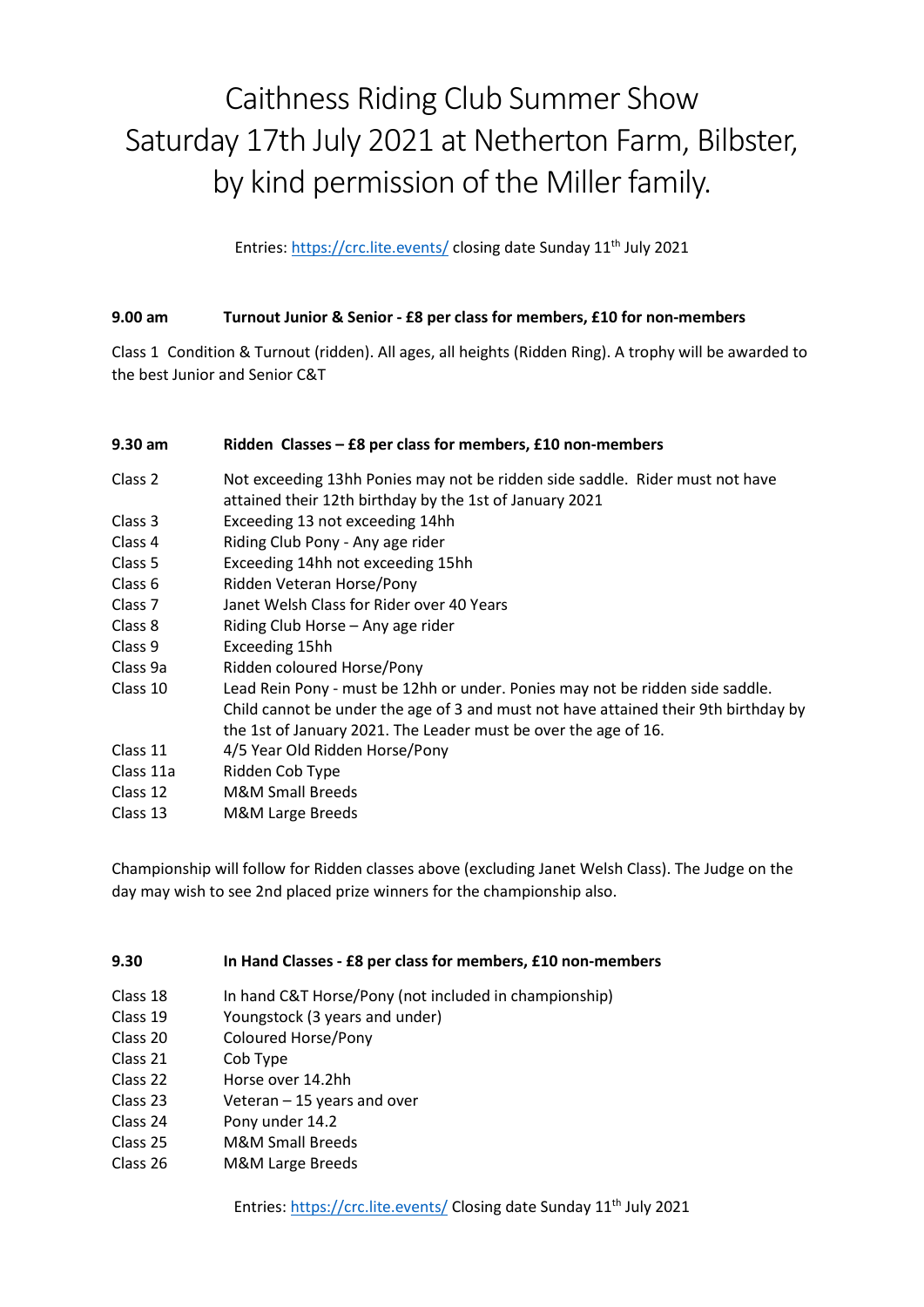#### 9.30 am Senior Working Hunter Classes – £10 per class for members £15 non-members.

| Class 27 | 55 cm          |
|----------|----------------|
| Class 28 | 60 – 70 cm     |
| Class 29 | $75 - 85$ cm   |
| Class 30 | $90 - 100$ cm  |
| Class 31 | $105 - 110$ cm |

Junior Working Hunter Classes – £10 per class for members, £15 non-members to follow senior WH classes.

| Class 32 | 55 <sub>cm</sub> |
|----------|------------------|
| Class 34 | $75 - 85$ cm     |
| Class 33 | $60 - 70cm$      |
| Class 35 | $90 - 100$ cm    |
| Class 36 | 105-110cm        |
|          |                  |

Championship will follow for all Working Hunter classes above. The Judge on the day may wish to see 2nd placed prize winners for the championship also.

#### 9.30 am Show Jumping – £8 per class for members, £10 non-members.

Show Jumping classes will be open at the times below. Class results will be split Juniors/Seniors.

| Class 37 | Lead Rein (Tiny Jumps) | $9.30 - 10.00$  |
|----------|------------------------|-----------------|
| Class 38 | 55cm                   | $10.00 - 11.00$ |
| Class 39 | 65cm                   | $11.00 - 12.00$ |
| Class 40 | 75cm                   | $12.00 - 13.00$ |
| Class 41 | 85cm                   | $13.00 - 14.00$ |
| Class 42 | 95cm                   | $14.00 - 14.30$ |
| Class 43 | 105cm                  | $14.30 - 15.00$ |

CRC are grateful to have the following judges at our show:

Ridden: Ian Smith, Greenloaning, Perthshire

In Hand: Gillian McKnight, Inverness

Working Hunter: Richard Pumphrey, Inverness